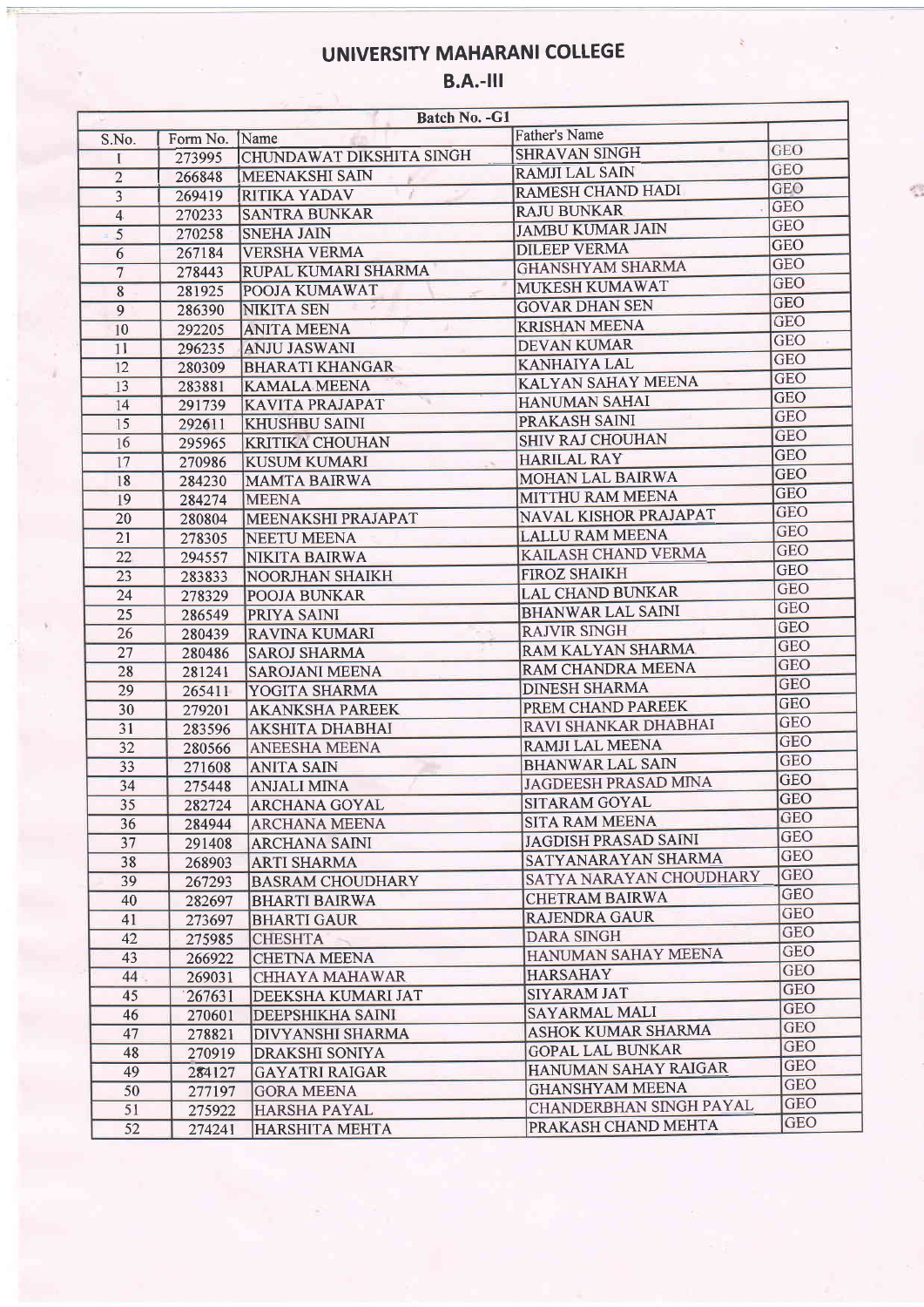## UNIVERSITY MAHARANI COLLEGE

## $B.A.-III$

| 53  | 285407    | JANKI JADOUN               | <b>KAMAL SINGH JADOUN</b>                          | <b>GEO</b> |
|-----|-----------|----------------------------|----------------------------------------------------|------------|
| 54  | 272723    | <b>JYOTI KUMARI NARWAL</b> | BHAGCHAND NARWAL                                   | <b>GEO</b> |
| 55  | 272142    | <b>JYOTI SAINI</b>         | <b>CHHOTU RAM SAINI</b>                            | <b>GEO</b> |
| 56  | 266498    | <b>KALPANA SISODIYA</b>    | PRAHLAD KISHOR SISODIYA                            | <b>GEO</b> |
| 57  | 280375    | <b>KARISHMA MAHAWAR</b>    | KAILASH CHAND MAHAWAR                              | <b>GEO</b> |
| 58  | 267460    | <b>KAVITA GURJAR</b>       | <b>ASHOK GURJAR</b>                                | <b>GEO</b> |
| 59  | 271332    | <b>KAVITA KASHYAP</b>      | NANDLAL KASHYAP                                    | <b>GEO</b> |
| 60  | 263835    | <b>KHUSHBU BANO</b>        | <b>JAVED ASIF</b>                                  | <b>GEO</b> |
|     |           | Batch No. - G2             |                                                    |            |
| 61  | 265914    | <b>KOMAL KUMARI RAJPUT</b> | <b>JAGDISH SINGH RAJPUT</b>                        | <b>GEO</b> |
| 62  | 274178    | <b>KOMAL MEHTA</b>         | <b>RAMSWAROOP MEHTA</b>                            | <b>GEO</b> |
| 63  | 268437    | <b>MADHAVI DADHICH</b>     | <b>GOVIND NARAYAN SHARMA</b>                       | <b>GEO</b> |
| 64  | 272457    | <b>MADHU OJHA</b>          | <b>SURENDRA KUMAR OJHA</b>                         | <b>GEO</b> |
| 65  | 268854    | <b>MADHVI NAMA</b>         | <b>HARI RAM NAMA</b>                               | <b>GEO</b> |
| 66  | 282771    | MAHIMA CHOUDHARY           | <b>JAGDISH PRASAD CHOUDHARY</b>                    | <b>GEO</b> |
| 67  | 267529    | <b>MANISHA BAI</b>         | <b>LAKSHMAN SINGH GURJAR</b>                       | <b>GEO</b> |
| 68  | 279087    | <b>MANISHA CHARAN</b>      | <b>NARAYAN LAL CHARAN</b>                          | <b>GEO</b> |
| 69  | 267294    | <b>MEENA CHOUDHARY</b>     | <b>HARJIRAM CHOUDHARY</b>                          | <b>GEO</b> |
| 70  | 283733    | MEENAKSHI REVADIYA         | <b>KAILASH CHAND</b>                               | <b>GEO</b> |
| 71  | 269713    | <b>MERUNISHA</b>           | RAFIO MOHAMMAD                                     | <b>GEO</b> |
| 72  | 293758    | <b>MONIKA SAINI</b>        | <b>RAMAVTAR SAINI</b>                              | <b>GEO</b> |
| 73  | 280349    | <b>MUNMUN SAINI</b>        | <b>RAJESH SAINI</b>                                | <b>GEO</b> |
| 74  | 278027    | <b>MUSKAN BANO</b>         | <b>NAYYUM ALI</b>                                  | <b>GEO</b> |
| 75  | 282152    | NAMIRA HAYAT               | <b>MUZAMMIL HAYAT</b>                              | <b>GEO</b> |
| 76  | 273343    | NEETU JANGID               | MUKESH CHAND JANGID                                | <b>GEO</b> |
| 77  | 287481    | <b>NEHA SAIN</b>           | RAJENDRA KUMAR SAIN                                | <b>GEO</b> |
| 78  | 267635    |                            | <b>MAHADEV SHARMA</b>                              | <b>GEO</b> |
| 79  | 268139    | NIKITA SHARMA              | <b>RAJKUMAR CHOUDHARY</b>                          | <b>GEO</b> |
| 80  | 268357    | NISHI CHOUDHARY            | <b>SATYA NARAYAN SAIN</b>                          | <b>GEO</b> |
| 81  | 294108    | NITISHA SAIN               |                                                    | <b>GEO</b> |
| 82  | 278647    | <b>PINKI BAIRWA</b>        | <b>RAMESH BAIRWA</b><br><b>MAHADEV HARCHANDANI</b> | <b>GEO</b> |
| 83  | 281925    | POOJA HARCHANDANI          | MUKESH KUMAWAT                                     | <b>GEO</b> |
| 84  |           | POOJA KUMAWAT              |                                                    | <b>GEO</b> |
| 85  | 266654    | POOJA RAJPOOT              | <b>HARI SINGH</b>                                  | <b>GEO</b> |
| 86  | 266651    | POOJA SHARMA               | SATYANARAYAN SHARMA                                | <b>GEO</b> |
| 87  | 267068    | <b>POOJA SHARMA</b>        | <b>CHANDA LAL SHARMA</b>                           | <b>GEO</b> |
| 88  | 269185    | <b>POOJA SHARMA</b>        | KAILASH CHAND SHARMA                               | GEO        |
| 89  |           | 269027 POOJA SWAMI         | <b>GOPAL LAL SWAMI</b>                             | <b>GEO</b> |
| 90  | 265006    | <b>PREETI SAINI</b>        | <b>GIRDHARI LAL SAINI</b>                          | <b>GEO</b> |
|     | 283669    | PRIYA KANWAR               | <b>SURAJ SINGH SHEKHAWAT</b>                       |            |
| 91  | 267813    | PRIYA KUMARI MAHAWAR       | PHOOL CHAND MAHAWAR                                | <b>GEO</b> |
| 92  | 271058    | PRIYA SHARMA               | SATYANARAYAN SHARMA                                | <b>GEO</b> |
| 93  | 267647    | PRIYANKA GURJAR            | ANGADRAM GURJAR                                    | <b>GEO</b> |
| 94  | 287324    | PRIYANKA MEENA             | <b>RAM BUX MEENA</b>                               | <b>GEO</b> |
| 95  | 278010    | PRIYANKA SAHU              | <b>ASHOK SAHU</b>                                  | <b>GEO</b> |
| 96  | 275320    | RAJLAXMI SHARMA            | <b>SANJEEV SHARMA</b>                              | <b>GEO</b> |
| 97  | 277678    | <b>RANCHI PAREEK</b>       | <b>BABU LAL PAREEK</b>                             | <b>GEO</b> |
| 98  | $-270259$ | REKHA CHOUDHARY            | KAILASH CHOUDHARY                                  | <b>GEO</b> |
| 99  | 276505    | RENUKA CHOUDHARY           | RAMKISHAN CHOUDHARY                                | <b>GEO</b> |
| 100 | 285472    | <b>RITU SOLANKI</b>        | <b>LAXMAN SINGH</b>                                | <b>GEO</b> |
| 101 | 272734    | <b>RIYA SOMVANSHI</b>      | MUKESH KUMAR SOMVANSHI                             | <b>GEO</b> |
| 102 | 283791    | <b>ROSHAN MEENA</b>        | <b>BADRI NARAYAN</b>                               | <b>GEO</b> |
| 103 | 273800    | <b>RUBINA</b>              | MOHD ALI SHER KHAN                                 | <b>GEO</b> |
| 104 | 295173    | RUCHIKA RAJORIA            | RAGHUNATH RAJORIA                                  | <b>GEO</b> |
| 105 | 269057    | <b>SALONI KHANDELWAL</b>   | <b>SHYAM SUNDER GUPTA</b>                          | <b>GEO</b> |